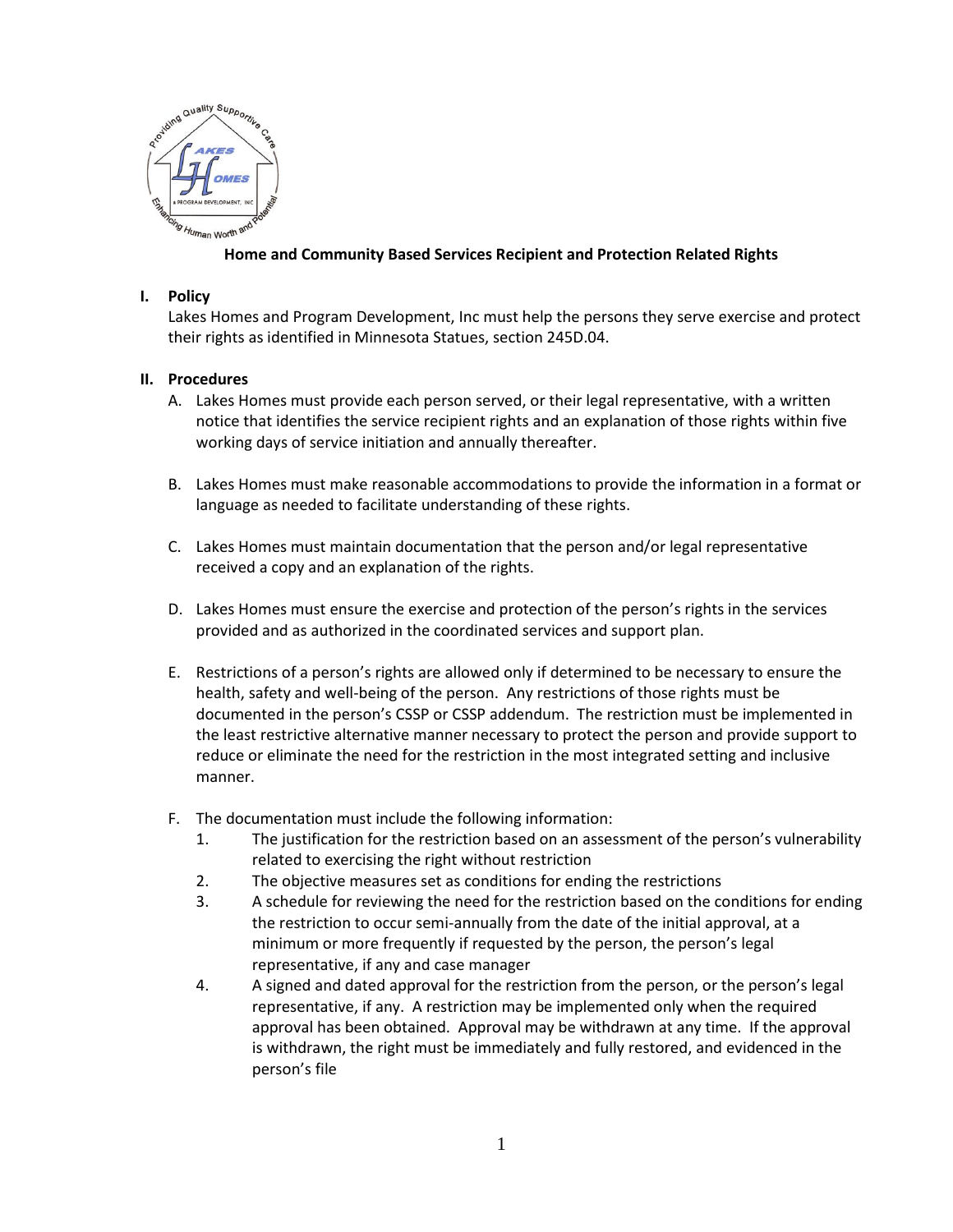- 5. Personal, financial, service, health, and medical information to be kept private, and the person, or the person's legal representative, if any be advised of disclosure of this information by Lakes Homes
- 6. Accessible records and recorded information about the person in accordance with applicable state and federal law, regulation, or rule
- G. Recipient related rights:
	- 1. Will be free from maltreatment
	- 2. Will be free from restraint, time out, seclusion, restrictive intervention, or other prohibited procedure, except for emergency use of manual restraint to protect the person from imminent danger to self or others according to the requirements in section 245D.061 or successor provisions, or the sue of safety interventions as part of a positive support transition plan under section 245D.06, subd 8, or successor provisions
	- 3. Will receive services in a clean and safe environment
	- 4. Be treated with courtesy and respect and receive respectful treatment of the person's property
	- 5. Be allowed reasonable observance of cultural and ethnic practice and religion
	- 6. Be free from bias and harassment regarding race, gender, age, disability, spirituality, and sexual orientation
	- 7. Be informed of and use Lakes Homes' grievance policy and procedures, including knowing how to contact persons responsible for addressing problems and to appeal under section 256.045
	- 8. Know the name, telephone number and the web site, e-mail and street address of protection and advocacy services, including the appropriate state appointed ombudsman, and a brief description of how to file a complaint with these offices
	- 9. Assert these rights personally, or have them asserted by the person's family, authorized representative, or legal representative, without retaliation
	- 10. Give or withhold written informed consent to participate in any research or experimental treatment
	- 11. Associate with others of the person's choice
	- 12. Have personal privacy, including the right to use the lock on the person's bedroom or unit door
	- 13. Engage in chosen activities
	- 14. Have access to the person's possessions at any time, including financial resources
	- 15. Have daily, private access to and use of a non-coin operated telephone for local calls and long-distance calls made collect or paid for by the person
	- 16. Receive and send, without interference, uncensored, unopened mail or electronic correspondence or communication
	- 17. Have use of and free access to common areas in the residence and the freedom to come and go from the residence at will
	- 18. Choose the person's visitors and time of visits and have privacy for visits with the person's spouse, next of kin, legal counsel, religious adviser, or others, in accordance with the Human Rights Act, including privacy in the person's bedroom
	- 19. Have freedom and support to access food and potable water at any time
	- 20. Have freedom to furnish and decorate the person's bedroom or living unit
	- 21. Have a setting that is clean and free from accumulation of dirt, grease, garbage, peeling paint, mold, vermin and insects
	- 22. Have a setting that is free from hazards that threaten the person's health or safety
	- 23. Have a setting that meets the definition of a dwelling unit within a residential